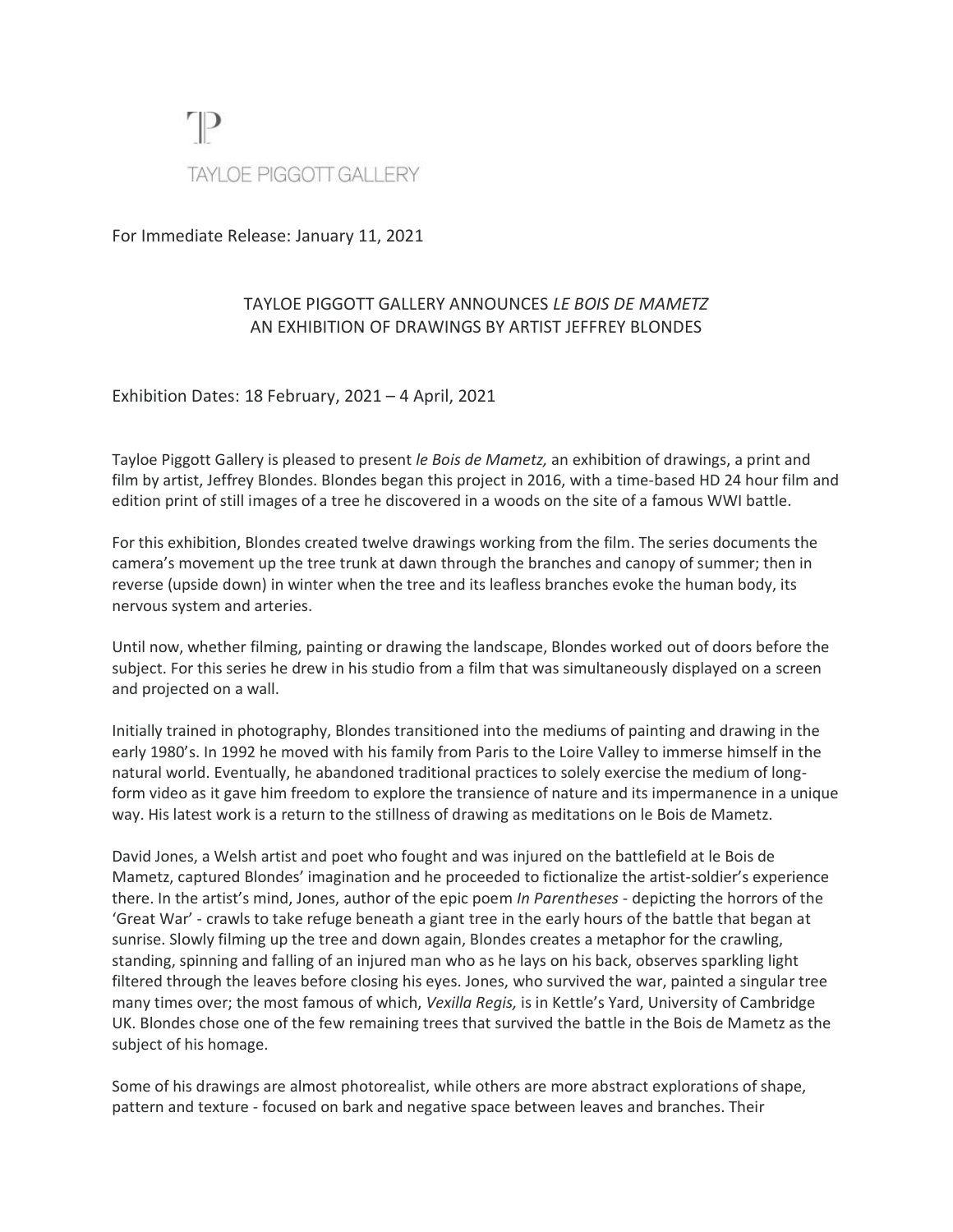contemplative character, like Blondes' films, suggest a slowed rhythm and are a meditation on light, texture and form that is resoundingly peaceful and free of suggestion.

Jeffrey Blondes was born in Washington DC and moved to Paris in 1981. His work is in a range of public and private collections, including the Centre d'Arts et de Nature, Chaumont-sur-Loire; Musée de la Chasse et de la Nature, Paris, and Lyman Allyn Museum, New London, CT. He is also represented by bitforms gallery, New York, NY; Nicholas Metivier Gallery, Toronto; and GBS Fine Art in the UK. Among his film commissions are a private collection in Wilson, WY; Borusan Contemporary, Istanbul, Turkey and Stanford Arts, Stanford University, CA. Blondes' films, besides being in many private and public collections worldwide, are exhibited in patient-care areas of hospitals internationally, including Memorial Sloan Kettering, New York, NY; John Hopkins, Baltimore, MD and St. Thomas Hospital, London, UK.



Jeffrey Blondes *20-08D Bois de Mametz 03h33m00s*, 2020 Charcoal on paper 47 1/4 x 26 3/4 inches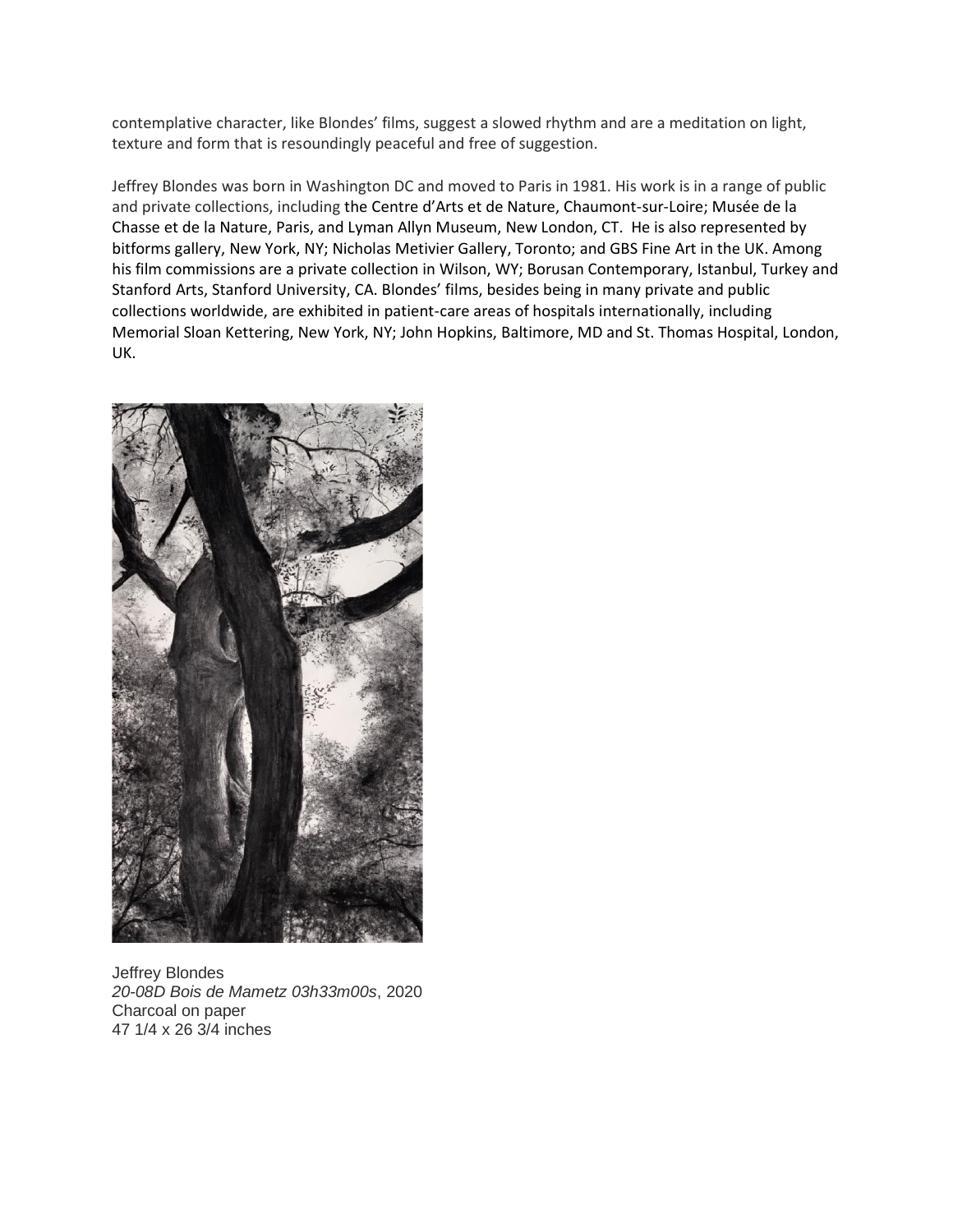

Jeffrey Blondes *20-06D Bois de Mametz 00h17m00s*, 2020 Charcoal on paper 47 1/4 x 26 3/4 inches